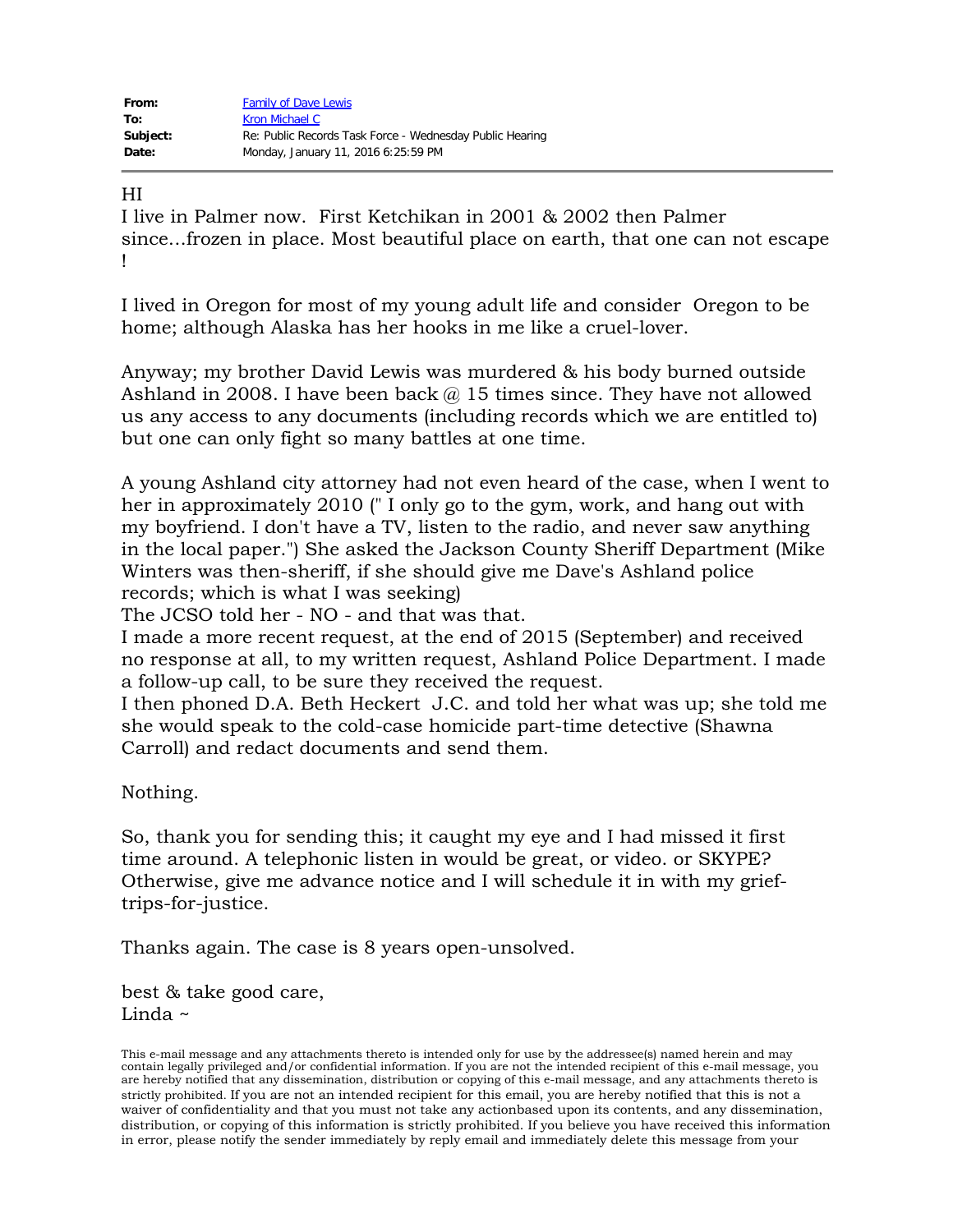system. If you have received this e-mail message in error, please immediately notify by telephone and permanently delete the original and any copies of this email and any prints thereof. Disclaimer: IMPORTANT - This E-Mail is intended for the use of the individual or entity to which it is addressed, and may contain information that is privileged, confidential and exempt from disclosure under applicable law. If the reader of this E-mail is not the intended recipient, or the employee or agent responsible to deliver it to the intended recipient, you are hereby notified that reading, disseminating, distributing or copying this communication is strictly PROHIBITED. If you have received this communication in error, please immediately notify Wings-of-Justice by e-mail and return the original message to us by e-mail. Thank you

**From:** Kron Michael C <michael.c.kron@doj.state.or.us> **To:** 'Family of Dave Lewis' <fishhookdavelewis@yahoo.com> **Sent:** Monday, January 11, 2016 3:31 PM **Subject:** RE: Public Records Task Force - Wednesday Public Hearing

No, no telephone access. But there has been discussion at the task force of having other meetings around the state. I suppose that won't help much if you are in Alaska, however, like your 907 area code suggests. (I grew up in Juneau and Anchorage.)

**From:** Family of Dave Lewis [mailto:fishhookdavelewis@yahoo.com] **Sent:** Monday, January 11, 2016 4:09 PM **To:** Kron Michael C **Subject:** Re: Public Records Task Force - Wednesday Public Hearing

907-746-3038 ( phone ) If telephonic is possible - 907

On Jan 11, 2016, at 2:20 PM, Kron Michael C [<michael.c.kron@doj.state.or.us](mailto:michael.c.kron@doj.state.or.us)> wrote:

This was formally noticed last week, but in case you have not heard about it, I thought it might be of interest to you.

## **PUBLIC MEETING NOTICE**

## **Attorney General's Public Records Law Reform Task Force Wednesday, January 13th, 2016 4:00 – 6:00 PM**

Members of the Attorney General's Public Records Law Reform Task Force will be accepting public comments on the Oregon Public Records Law, and the work of the task force, on Wednesday, January 13, from 4:00 to 6:00 PM. Please join us next door to the Oregon State Capitol to share your experiences, suggestions, or other thoughts with task force members. Location: Department of Administrative Services Executive Building 155 Cottage Street NE Salem, OR 97301 [\(map](https://www.google.com/maps/place/155+Cottage+St+NE%2c+Salem%2c+OR+97301/%4044.9395124%2c-123.0367604%2c17z/data=%213m1%214b1%214m2%213m1%211s0x54bfff12edf9b2c7:0x9a99d15a7dd5f735)) All are welcome to attend. Information about the work of the task force is available on the [Public Records Law Reform](http://www.doj.state.or.us/public_records/Pages/task_force.aspx)